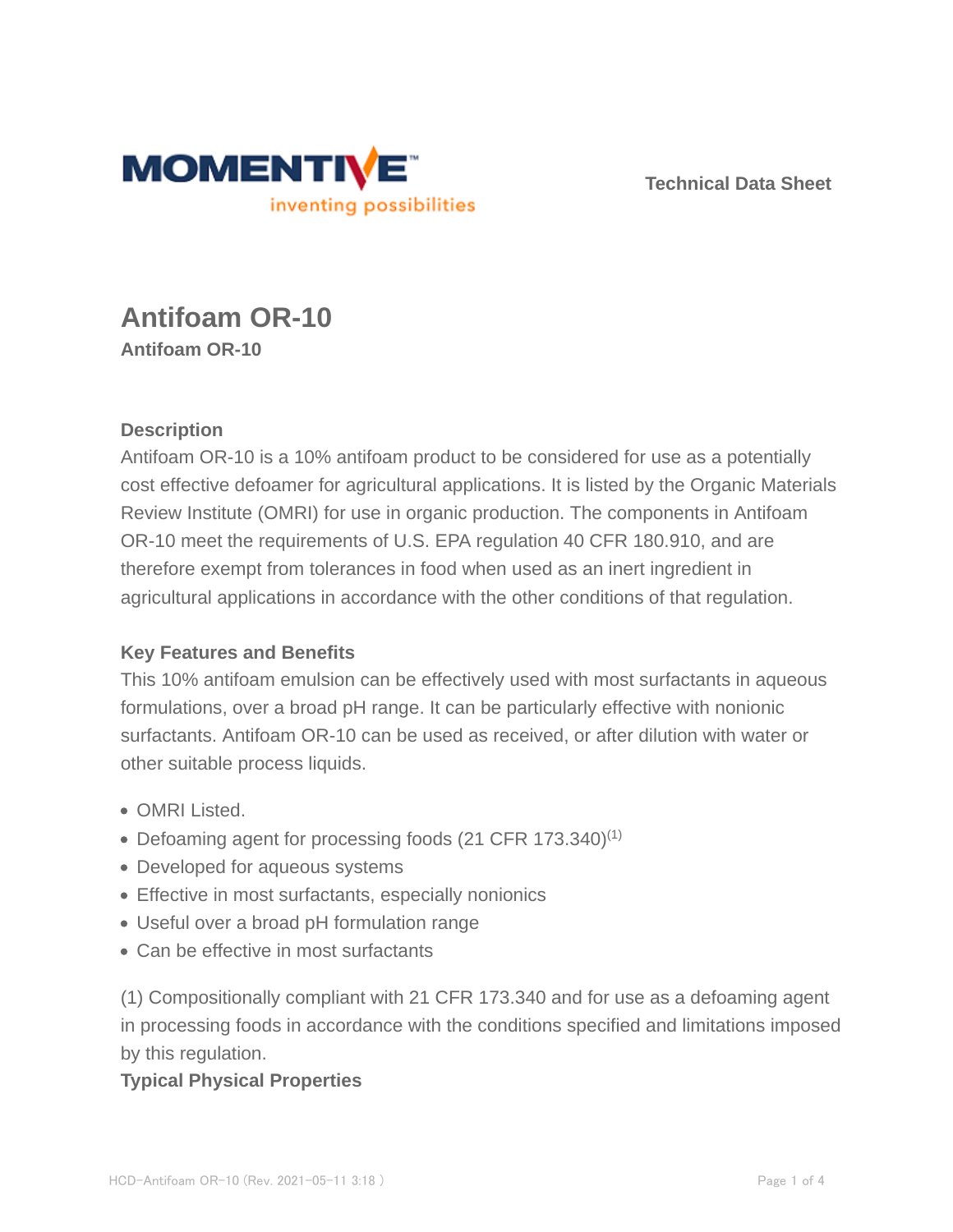| Appearance                   | Creamy white |  |
|------------------------------|--------------|--|
| Viscosity $@$ 25 $°C$ , cps  | 1000-2000    |  |
| pH                           | 4.0          |  |
| <b>Emulsifier Type</b>       | Nonionic     |  |
| Suitable Diluent             | Water        |  |
| Shelf Life, (months)         | 24           |  |
| Active Ingredient Content, % | 10           |  |

Typical data are average data. The actual data may vary.

#### **Performance Data**

Antifoam OR-10 has been shown to provide outstanding foam control in a typical organic Yucca Extract Wetter. The figure below illustrates effective foam knockdown and durability performance as measured with a standard shake test. Suggested starting concentration for Antifoam OR-10 is 100 ppm.



Foam Control of Yucca Extract Wetter (0.125%) with Antifoam OR-10

Note: Test data. Actual results may vary.

### **Patent Status**

Standard copy to come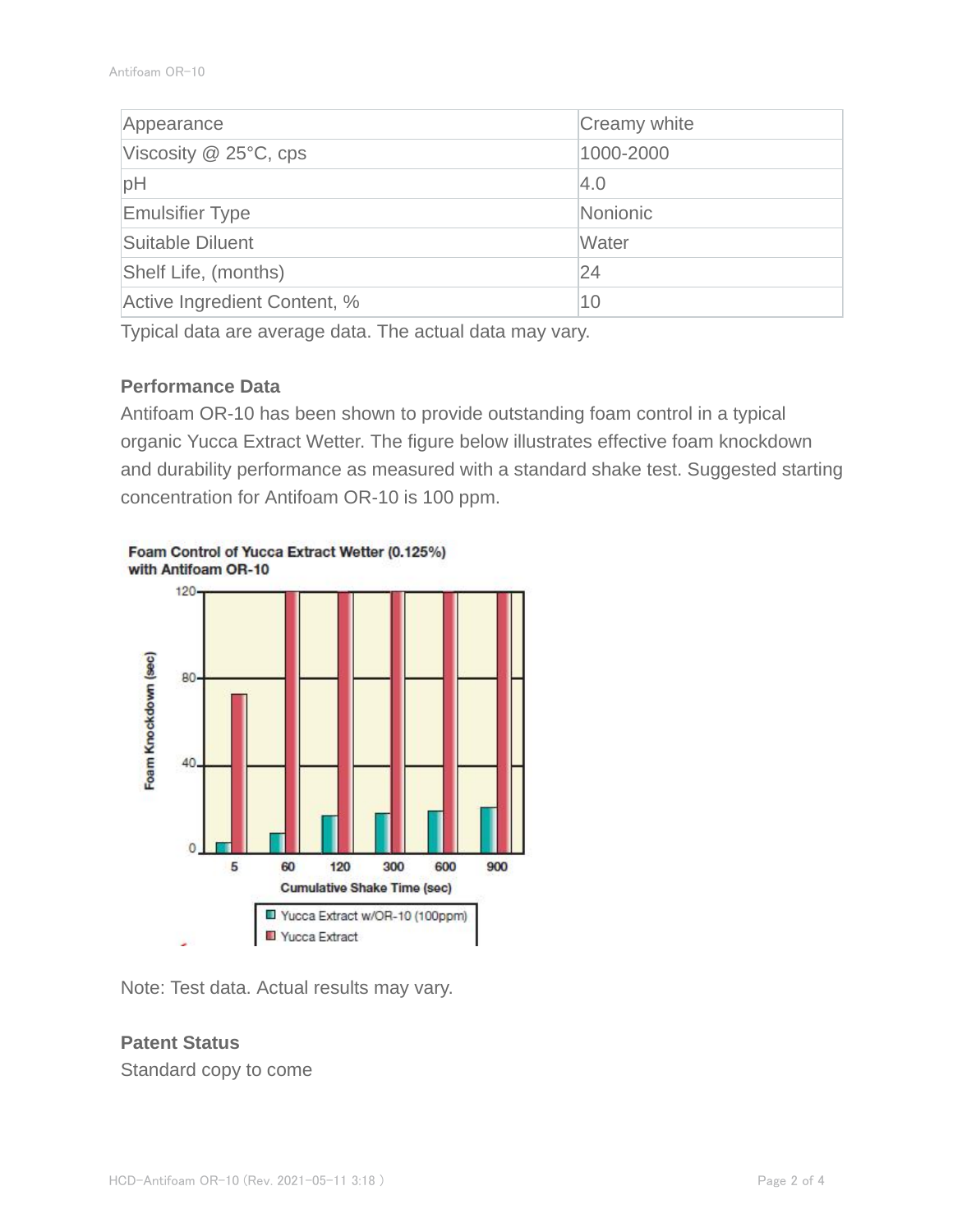# **Product Safety, Handling and Storage**

Standard copy to come

### **Limitations**

Standard copy to come

## **Contact Information**

Email commercial.services@momentive.com

#### **Telephone**

| <b>Latin America</b> | <b>EMEAI- Europe, Middle</b><br>East, Africa & India | <b>ASIA PACIFIC</b> |
|----------------------|------------------------------------------------------|---------------------|
| <b>Brazil</b>        | <b>Europe</b>                                        | <b>China</b>        |
| +55 11 4534 9650     | +390510924300                                        | 800 820 0202        |
| Direct Number        | Direct number                                        | Toll free           |
|                      |                                                      | +86 21 3860 4892    |
|                      |                                                      | Direct number       |
| <b>Mexico</b>        | India, Middle East &                                 | Japan               |
| +52 55 2169 7670     | <b>Africa</b>                                        | +81 3 5544 3111     |
| <b>Direct Number</b> | + 91 44 71212207                                     | Direct number       |
|                      | Direct number*                                       |                     |
|                      | *All Middle Eastern                                  | <b>Korea</b>        |
|                      | countries, Africa, India,                            | +82 2 6201 4600     |
|                      |                                                      |                     |

For literature and technical assistance, visit our website at: www.momentive.com

### **DISCLAIMER:**

**THE MATERIALS, PRODUCTS AND SERVICES OF MOMENTIVE PERFORMANCE MATERIALS INC. AND ITS SUBSIDIARIES AND AFFILIATES (COLLECTIVELY "SUPPLIER"), ARE SOLD SUBJECT TO SUPPLIER'S STANDARD CONDITIONS OF SALE, WHICH ARE INCLUDED IN THE APPLICABLE DISTRIBUTOR OR OTHER SALES AGREEMENT, PRINTED ON THE BACK OF ORDER**